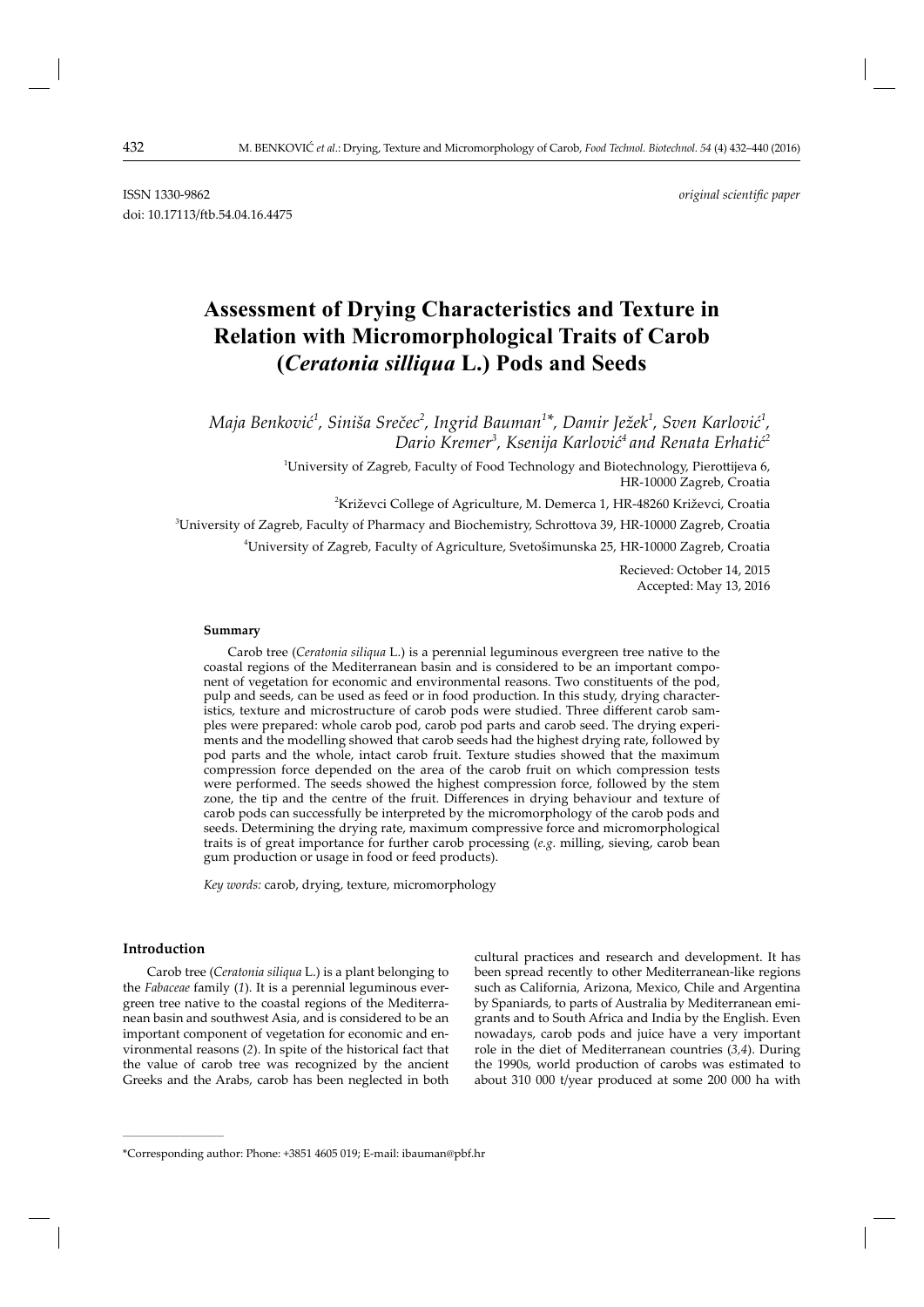very variable yields depending on cultivar, region and farming practice (*5*).

Carob pods consist of two major parts: the pulp (80– 90 %, by mass) and the seeds (10–20 %, by mass) (*6*). Both pulp and seeds can be used as feed or in food production in the form of flour (ground pods), or as locust bean gum (stabilizer, thickener) obtained from the endosperm of the carob seeds. It can also be used as a stabilizer or thickener in pharmaceutical and cosmetic industries (5,7). After harvesting, carob pods are brought to a processing plant where they are dried to around 8 % moisture to avoid rotting. Pods are then kibbled to separate pulp and seeds and ground depending on their final usage. In order to properly design the mechanization and the equipment for carob processing, physical and mechanical properties of carob are of great importance.

Mathematical modelling is often used to get an insight into process parameters that are very important in process design (8). Furthermore, it offers the possibility to minimize expenses for long-lasting studies that consume a lot of chemicals, energy, time, *etc*. In the case of carob, it is a well-known fact that pods are usually dried before their distribution to the market. The aim of this study is to shorten the drying time with the use of mathematical modelling to determine the most important drying parameters and the behaviour of the carob material during drying.

Furthermore, carob seeds are used in carob bean gum production (thickening agent). During production of locust bean gum, seeds are dehusked by treating the kernels with diluted sulfuric acid or with thermal mechanical treatment. Therefore, the aim is also to study the behaviour of the seeds in the drying process. Overall, the study aims to determine the difference in the behaviour of carob pods, pod sections and seeds during drying. Furthermore, textural properties, which play a significant role in carob processing, are also assessed. Differences in drying behaviour and texture will then be explained by micromorphologic characteristics of carob. Understanding these properties is of great importance in carob production and processing industry and can shorten or ease further steps (*e.g.* milling, sieving) in the industrial environment.

# **Materials and Methods**

## *Materials*

Carob (*Ceratonia siliqua* L.) pods were obtained from a local manufacturer from the island of Drvenik Mali, Croatia. Population of carob trees on the island of Drvenik Mali belongs to the 'Komiža' carob ecotype, which is the most frequent carob ecotype spread on Croatian islands. To determine the morphological characteristics of carob pods and seeds before experiment, a sample of 120 carob pods was randomly selected from the lot. Measurements of their dimensions were carried out with a digital calliper (Mitutoyo, Kawasaki, Japan), and their mass was determined by a digital analytical balance (Mettler Toledo, Greifensee, Switzerland) with two decimal places (5). The geometric mean diameter  $(d<sub>a</sub>)$  and sphericity  $(\phi)$ of carob seeds were calculated using the following equations (*2,9*):

$$
d_{\rm g} = (lb\delta)^{1/3} \tag{1}
$$

$$
\phi = \frac{(lb\delta)^{1/3}}{l} \tag{2}
$$

where *l* is length, *b* is width and *δ* is thickness in mm.

Also, carob seed volume (*V*) and surface area (*A*) were calculated using the following equations (*2,10*):

$$
V = \frac{\pi B^2 l^2}{6(2l - B)}
$$
 (3)

$$
A = \frac{\pi B l^2}{2l - B} \tag{4}
$$

where

$$
B=(b\delta)^{1/2} \tag{5}
$$

Morphological characteristics of raw carob material (pods and seeds, *N*=120) used in this study are shown in Table 1.

## *Drying experiment*

Prior to drying, carob pod samples were prepared in the following manner: one carob pod was left intact, while the other was cut to obtain pod sections of approx. 2–3 cm. Seeds were removed and also subjected to drying. Samples were weighed, placed in Petri dishes and dried on the top rack of the convection oven (Inkolab, Zagreb, Croatia) at 60  $\degree$ C for 6 h, to assure the collection of enough experimental data for mathematical modelling. Oven dryer was equipped with a hot air circulation blower at air flow of 200  $m^3/h$ , in order to ensure a uniform temperature gradient throughout the total volume of the drying chamber (60 L). An air exhaust was located on the top of the dryer to ensure migration of moisture outside the drying chamber. Relative humidity of the air inside the drying chamber was in the range from 20 to 25 %. In order to reduce the duration of drying, a higher temperature (60

Table 1. Characterization of morphological characteristics of carob (*Ceratonia siliqua*) pods and seeds used in the experiment (*N*=120)

| Pod             |                  |                 |                  |                  |                  |                   |                 |
|-----------------|------------------|-----------------|------------------|------------------|------------------|-------------------|-----------------|
| l/mm            | b/mm             | $\delta$ /mm    | m/g              | Ν                |                  |                   |                 |
| $176.50\pm0.15$ | $26.56 \pm 0.12$ | $7.57 \pm 0.08$ | $28.99 \pm 0.40$ | $10.98 \pm 0.17$ |                  |                   |                 |
| Seeds           |                  |                 |                  |                  |                  |                   |                 |
| l/mm            | b/mm             | $\delta$ /mm    | m/g              | $d_{\gamma}$ mm  | Φ                | V/mm <sup>3</sup> | $A/\text{mm}^2$ |
| $8.58 \pm 0.06$ | $6.76 \pm 0.06$  | $3.88 \pm 0.06$ | $0.18{\pm}0.01$  | 5.97             | $0.695 \pm 0.70$ | 83.87             | 98.30*          |

Results are expressed as mean value±standard deviation; \*B=5.12 mm

*l*=length, *b*=width, *δ*=thickness, *m*=mass, *d*<sub>g</sub>=geometric mean diameter of seeds, *φ*=sphericity, B=coefficient used in volume (*V*) and surface area (*A*) calculations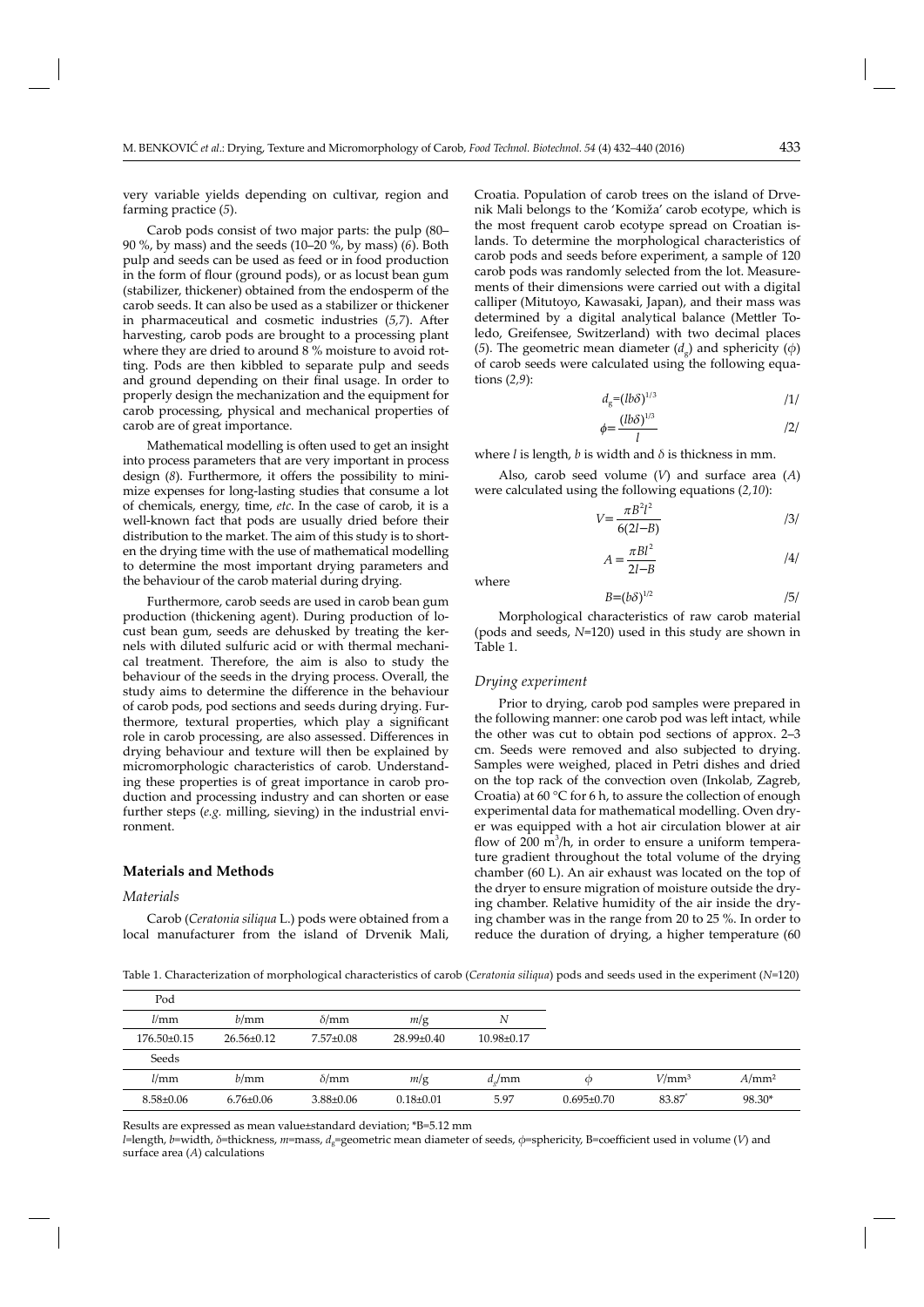°C) was used than in most carob drying procedures (40 °C). Samples were collected in the interval of 30 min and weighed to obtain necessary data for further modelling. Initial moisture content was determined by drying at 105 °C for 4 h, according to the standard AOAC method (*11*), while for equilibrium moisture content the sample was left to dry at the same temperature until no change in moisture was observed. Data retrieved from the experiments were further used for mathematical modelling.

# *Mathematical modelling*

The moisture ratio during the drying experiments was calculated using the following equation:

$$
MR = \frac{w - w_e}{w_0 - w_e} \tag{6}
$$

where MR is the dimensionless moisture ratio, *w* is the moisture content measured at time  $t$ ,  $w_0$  is the initial moisture content and  $w_e$  is the equilibrium moisture content on dry mass basis.

Experimental drying data were then fitted to 11 different drying models shown in Table 2.

Table 2. Models used for experimental data fitting

| No. | Model name                                                         | Equation                                          | Reference       |
|-----|--------------------------------------------------------------------|---------------------------------------------------|-----------------|
| 1   | Newton                                                             | $MR = e^{-kt}$                                    | (12, 13)        |
| 2   | Henderson and Pabis                                                | $MR = a \cdot e^{-kt}$                            | (14, 15)        |
| 3   | Logarithmic                                                        | $MR = a \cdot e^{-kt} + c$                        |                 |
| 4   | Two-term                                                           | $MR = a \cdot e^{-kt} + b \cdot e^{-k_0 \cdot t}$ | (12,15)         |
| 5   | Two term exponential $MR = a \cdot e^{-kt} + (1-a) \cdot e^{-kat}$ |                                                   | (16)            |
| 6   | Page                                                               | $MR = e^{-kt^N}$                                  | $(12, 15 - 17)$ |
| 7   | Overhults                                                          | $MR = e^{-(kt)^N}$                                | (12)            |
| 8   | Modified Page                                                      | $MR = a \cdot e^{-kt^N}$                          | (12,15)         |
| 9   | Midilli-Kucuk                                                      | $MR = a \cdot e^{-kt^N} + bt$                     | (17)            |
| 10  | Wang and Singh                                                     | $MR=1+at+bt^2$                                    | (15)            |
| 11  | Polynomial                                                         | $MR = at^2 + bt + c$                              | (18)            |

MR=moisture ratio, a, b, c and N=empirical constants used in the drying models, *t*=time (min), *k*=drying rate (min-1)

Non-linear regression was used to estimate the drying rate constants and coefficients. The suitability of a model was estimated and compared by coefficient of determination  $(R^2)$ , mean percentage error (MPE) and root mean squared error (RMSE) (*17*), calculated according to the following equations:

$$
MPE = \frac{100}{N} \sum_{i=1}^{N} \frac{|MR_{ex,i} - MR_{pred,i}|}{MR_{exp,i}}
$$
 (7)

$$
\text{RMSE} = \left[\frac{1}{N} \sum_{i=1}^{N} \left(\text{MR}_{\text{ex},i} - \text{MR}_{\text{pred},i}\right)^2\right]^{1/2} \tag{8}
$$

where  $MR_{\text{ex},i}$  is the *i*-th experimental dimensionless moisture ratio, MR<sub>pred,i</sub> is the *i*-th predicted moisture ratio and *N* is the number of measurements.

Furthermore, drying rates were calculated from the drying data by estimating the change in the moisture content that occurred in each consecutive time interval (*19*). Drying rate was expressed in g of water per g of dry matter per min.

Model fitting, probability and error calculations were performed using STATISTICA v. 10.0 (StatSoft, Tulsa, OK, USA) and Excel (Microsoft, Redmond, WA, USA) software.

## *Eff ective diff usivity coeffi cient*

In the drying period in which the drying rate is falling, internal resistance governs the mass transfer. Fick's law can be used to calculate the effective drying coefficients (*17*). Experimental drying data in terms of ln(MR) were plotted in correlation with drying time. Linear slope is defined according to Akgun and Doymaz (20) as follows:

$$
\text{Slope} = \frac{\pi^2 D_{\text{eff}}}{4L^2} \tag{9}
$$

where  $D_{\text{eff}}$  represents the effective diffusivity coefficient  $(m<sup>2</sup>/s)$  and *L* is half the thickness of the pod, pod parts and seeds (m) used in the experiment.

## *Texture measurements*

Texture measurements were done using TA.HDPlus Texture Analyser (Stable Micro Systems, Godalming, UK) equipped with a 750-kg load cell. As specific parts of the tested samples had moderately uniform surface, flat bottom stainless steel cylinder probe with a 20-mm radius  $(P/40; Stable Micro Systems) was used. Modified single-$ -point compression test during single cycle was used for analysis. Pre-test and test speed were set to 0.5 mm/s. Using only single-cycle measurements, post-test speed was set to 100 mm/s. Maximum compression depth was set at 2.0 mm for instrument and probe safety, with target mode set at 60 % strain, as higher strains were shown to be too destructive for precise analysis. To ensure timely start of measuring of mechanical properties, trigger force was set to 3.0 g. Changes in compression force (in N) during measurement were recorded. Before measurements, all samples were tempered at room temperature of  $(25\pm0.5)$ °C. Because of the morphological differences in the carob pod structure, three zones were selected for measurements, as shown in Fig. 1. Seeds were compressed along the horizontal axis. All measurements were repeated five times and the results were expressed as mean value± standard deviation.

# *Micromorphological studies*

Micrographic analysis was performed using a binocular magnifier Carl Zeiss Stemi 2000-C at 2× magnification and a binocular microscope Carl Zeiss Axiolab with normal and phase contrast (Ph2) objective (Carl Zeiss Microscopy, Jena, Germany) at 4 and 40× magnifications.

Samples were prepared with a scalpel, making the cross-sections of three different zones of the carob pods near the tip of the pod, at the centre and near the base (stem), which were the same areas used in texture analysis shown in Fig. 1. Microphotographs of cross-sections of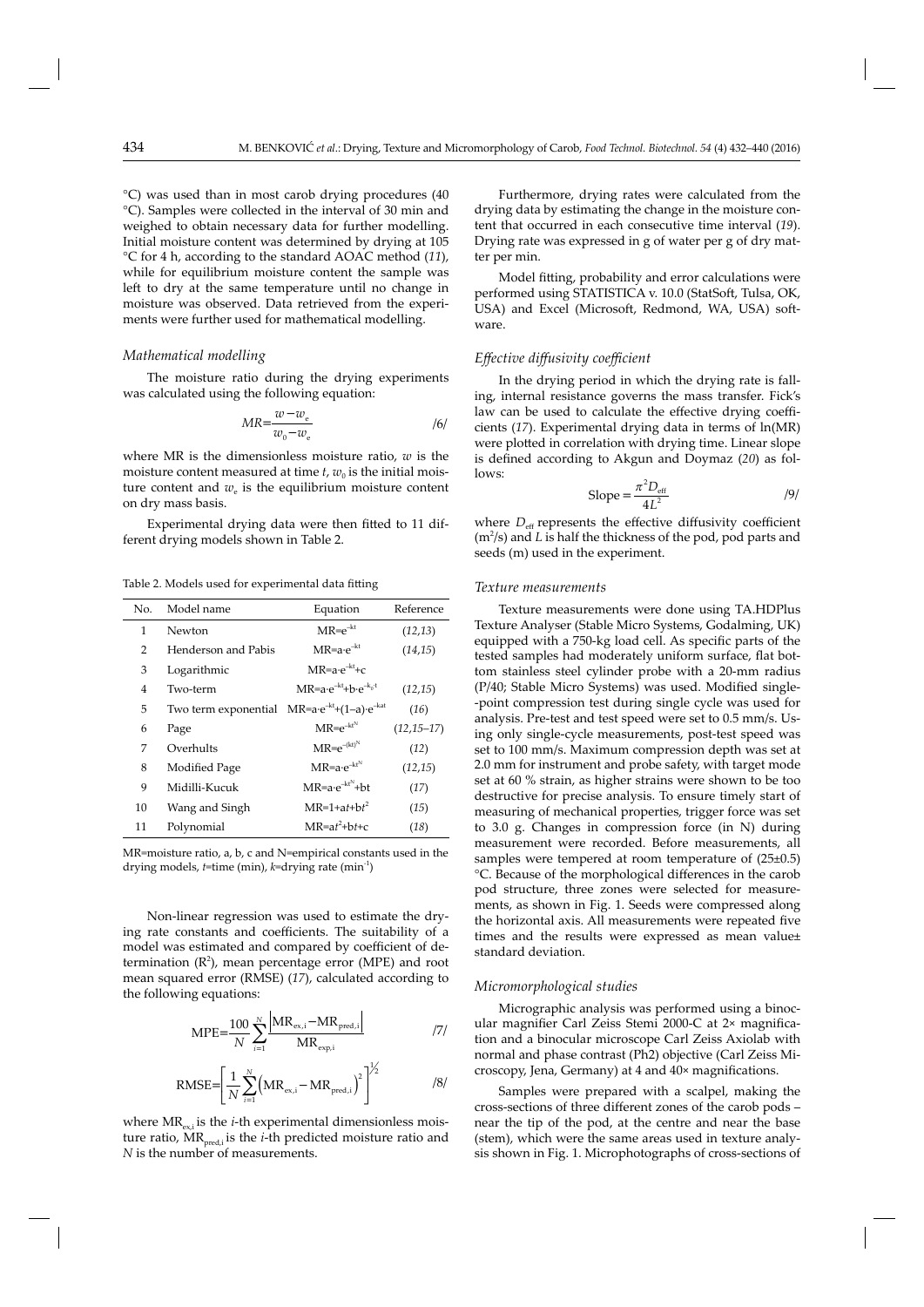

**Fig. 1**. Compression zones selected for texture measurements of carob pod

the carob seed were also recorded. All the microphotographs were taken with Dino-Eye eyepiece camera, driven by DinoCapture v. 2.0 software (AnMo Electronics Corporation, Hsinchu, Taiwan).

# **Results and Discussion**

#### *Drying of carob pods and seeds*

The initial moisture content on dry mass basis of carob pods was  $0.0535$  g/g, of pod parts  $0.0648$  g/g and seeds 0.0730 g/g. These data showed that the sum of the initial moisture contents of the pulp and the seeds, as the constituents of the pod, exceeded the total moisture content of the whole, intact carob pod. Similar results were obtained previously by Avallone *et al.* (*21*). The reason for this lies in the structure of the carob pod, which contains an outer leathery layer (tunica), which, when intact, prevents moisture migration outside of the pod, making it ideal for cultivation and survival in warm and dry Mediterranean regions (*5*).

Drying curves of the carob pod, pod parts and seeds at 60 °C, visualized as a comparison between experimental and model-predicted data, are shown in Fig. 2.

Drying curves in Fig. 2 are presented as a dependence of a dimensionless moisture ratio to drying time. Three different curves for three different carob samples prepared in a different manner are visible. In the whole carob pod, moisture ratio dropped from the initial value of 1 to 0.46, which represented the smallest difference in moisture ratio after 360 min of drying in comparison with pod parts and seed. Moisture ratio of pod parts decreased to 0.45 after 360 min of drying, while the carob seeds showed the highest decrease in moisture ratio – from initial 1 to the final 0.07. Based on these drying curves, it was clear that intact carob pod lost moisture at a smaller rate than sliced pod parts and seeds. It was also visible that the moisture content decreased continuously with drying time, which is a characteristic of thin samples (*17*).

## *Mathematical modelling of experimental drying data*

In order to calculate the drying rate of the samples and confirm the observations from the drying curves, experimental data were fitted to 11 different mathematical models. The appropriate model for description of carob drying was then selected based on  $\mathbb{R}^2$ , MPE and RMSE values. Results are shown in Table 3.

Based on the  $R^2$  values in Table 2, drying models exhibited good fit to experimental data. The lowest fit was obtained for the Newton model  $(R^2=0.9697)$  and the best for the empirical Midilli-Kucuk model ( $R^2$ =0.9999). Mean percentage error (MPE) for carob fruit drying ranged from 0.1712 % for Midilli-Kucuk to 4.8882 % for the Newton model. According to the literature data, MPE lower than 10 % is considered appropriate for experimental data modelling (*16,22*). Values obtained by mathematical modelling for carob pod drying were lower than 10 % for all models. Root mean squared error (RMSE) was the lowest for three models: logarithmic, Midilli-Kucuk and polynomial. However, based on the combination of the values of all three statistical parameters, Midilli-Kucuk model was chosen as the most suitable one. Values of the Midilli- -Kucuk model obtained for carob pods were a=1.0001,  $k=0.0166$  s<sup>-1</sup>, N=0.6156 and b=-0.0002, as shown in Table 2.



**Fig. 2.** Drying curves of carob seeds, pod parts and whole carob pod. Data are shown as comparison between experimentally observed and the data predicted by the model. MR=moisture ratio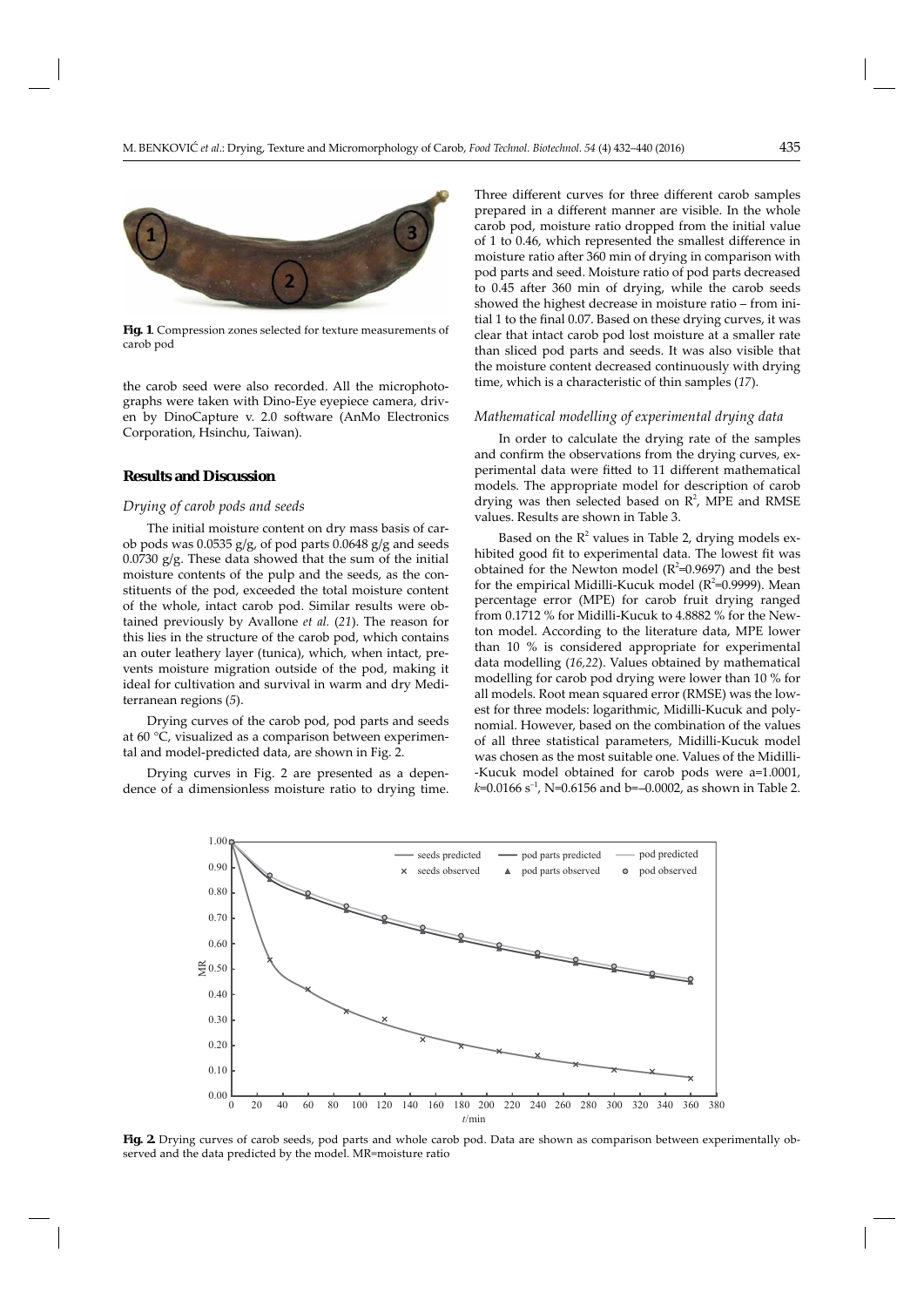| Sample     | Model name           | Estimated value                                 | $\mathbb{R}^2$ | MPE/%   | <b>RMSE</b> |
|------------|----------------------|-------------------------------------------------|----------------|---------|-------------|
|            | Newton               | $k = 0.0024$                                    | 0.9697         | 4.8882  | 0.0416      |
|            | Henderson and Pabis  | $a=0.9353; k=0.0021$                            | 0.9876         | 2.7188  | 0.0017      |
|            | Logarithmic          | $a=0.5962$ ; $k=0.0050$ ; $c=0.3777$            | 0.9964         | 1.6047  | 0.0000      |
|            | Two-term             | a=0.8974; $k=0.0019$ ; b=0.1026; $k_0$ =14.0000 | 0.9984         | 1.0681  | 0.0004      |
|            | Two-term exponential | $a=0.1079$ ; $k=0.0179$                         | 0.9937         | 1.9928  | 0.0221      |
| Carob pod  | Page                 | $k=0.0126$ ; N=0.6977                           | 0.9997         | 0.4525  | 0.0008      |
|            | Overhults            | $k=0.0019$ ; N=0.6977                           | 0.9997         | 0.4525  | 0.0008      |
|            | Modified Page        | $a=0.9974$ ; $k=0.0122$ ; N=0.7025              | 0.9997         | 0.4539  | 0.0001      |
|            | Midilli-Kucuk        | a=1.0001; $k=0.0166$ ; N=0.6156; b=-0.0002      | 0.9999         | 0.1712  | 0.0000      |
|            | Wang and Singh       | a=-0.0028; b=4 $\cdot$ 10 <sup>-6</sup>         | 0.9880         | 2.9679  | 0.0225      |
|            | Polynomial           | a=3.10 <sup>-6</sup> ; b=-0.0002; c=0.9580      | 0.9935         | 2.0799  | 0.0000      |
|            | Newton               | $k = 0.0025$                                    | 0.9610         | 5.6750  | 0.0467      |
|            | Henderson and Pabis  | a=0.9255; $k=0.0022$                            | 0.9840         | 3.1289  | 0.0020      |
|            | Logarithmic          | a=0.5842; $k=0.0055$ ; c=0.3859                 | 0.9950         | 1.8392  | 0.0000      |
|            | Two-term             | a=0.8814; $k=0.0019$ ; b=0.1186; $k_0$ =18.0000 | 0.9980         | 1.1227  | 0.0005      |
|            | Two-term exponential | a=0.1106; $k$ =0.0185                           | 0.9900         | 2.7062  | 0.0217      |
| Pod parts  | Page                 | $k=0.0155$ ; N=0.6670                           | 0.9970         | 0.4980  | 0.0009      |
|            | Overhults            | $k=0.0019$ ; N=0.6670                           | 0.9997         | 0.4980  | 0.0009      |
|            | Modified Page        | $a=0.9971$ ; $k=0.0150$ ; N=0.6720              | 0.9997         | 0.4988  | 0.0001      |
|            | Midilli-Kucuk        | a=1.0000; $k=0.0210$ ; N=0.5789; b=-0.0002      | 0.9999         | 0.0902  | 0.0000      |
|            | Wang and Singh       | $a=-0.0076$ ; $b=0.0002$                        | 0.8060         | 34.1673 | 0.5107      |
|            | Polynomial           | $a=3.10^{-6}$ ; b=-0.0025; c=0.9509             | 0.9915         | 2.3686  | 0.0000      |
|            | Newton               | $k = 0.0108$                                    | 0.9620         | 36.3996 | 0.0486      |
|            | Henderson and Pabis  | $a=0.8671; k=0.0090$                            | 0.9470         | 26.3954 | 0.0549      |
| Carob seed | Logarithmic          | $a=0.8304$ ; $k=0.0161$ ; $c=0.1211$            | 0.9470         | 36.3948 | 0.0485      |
|            | Two-term             | a=0.6183; $k=0.0062$ ; b=0.3817; $k_0$ =15.0000 | 0.9850         | 19.1390 | 0.0000      |
|            | Two-term exponential | $a=0.2254$ ; $k=0.0378$                         | 0.9980         | 5.4908  | 0.0043      |
|            | Page                 | $k=0.0100$ ; N=05650                            | 0.9750         | 24.3126 | 0.0249      |
|            | Overhults            | $k=0.0132$ ; N=0.5645                           | 0.9980         | 6.1095  | 0.0034      |
|            | Modified Page        | a= $0.8671$ ; k= $0.0029$ ; N= $3.1617$         | 0.9620         | 26.3809 | 0.0547      |
|            | Midilli-Kucuk        | a=0.9999; $k=0.1162$ ; N=0.4877; b=-0.0002      | 0.9990         | 3.8202  | 0.0000      |
|            | Wang and Singh       | a=-0.0073; b= $1.4 \cdot 10^{-5}$               | 0.8890         | 43.6321 | 0.1069      |
|            | Polynomial           | a=9.10 <sup>-6</sup> ; b=-0.0052; c=0.8010      | 0.9430         | 26.8412 | 0.0000      |
|            |                      |                                                 |                |         |             |

Table 3. Estimated values of coefficient of determination ( $\rm R^2$ ), mean percentage error (MPE) and root mean squared error (RMSE)

a, b, c and N=empirical constants used in drying models,  $k$  and  $k_0$ =drying rates at time  $t$  and  $t=0$ , respectively (min<sup>-1</sup>)

The Midilli-Kucuk model was also chosen as the most appropriate for modelling of the drying of carob pod parts, due to the highest  $R^2$  value (0.9999). Values estimated for Midilli-Kucuk model for pod part drying were a=1.0000, *k*=0.0210 min<sup>-1</sup>, N=0.5879 and b=-0.0002. The lowest fit was detected for the Wang and Singh model. This model exhibited high mean percentage error (MPE=34.1673 %), making it unsuitable for further consideration.

Most of the estimated drying models proved to be inadequate for carob seed drying, due to high MPE. Two- -term exponential, Overhults and the Midilli-Kucuk were the only three models that had MPE lower than 10 %. In this case, the Midilli-Kucuk model was the most suitable due to the highest  $R^2$  value ( $R^2$ =0.9990) and the lowest MPE (3.8202 %) and RMSE (0.0000). Parameters estimated for this model were a=0.9999, *k*=0.1162 min–1, N=0.4877 and b=–0.0002.

In direct comparison of the estimated parameters for whole pods, pod parts and seeds, differences were visible between *k* and N values. The highest drying rate  $(k/\text{min}^{-1})$ was detected of carob seeds, followed by carob pulp and carob pods, which was in accordance with the obtained drying curves. Due to a higher drying rate of seeds and pod parts, sum of the initial moisture content of seeds and pod parts appeared to be higher than that of the whole, intact pod, for which a lower drying rate was detected.

Based on the model selected as the most appropriate for carob drying, drying rates were calculated from the drying data by estimating the change in moisture content which occurred in each consecutive time interval.

According to the data presented in Fig. 3, the drying rate decreased with a decrease in moisture content. Higher drying rates correspond to the beginning of the drying process, when more moisture was still present in the sam-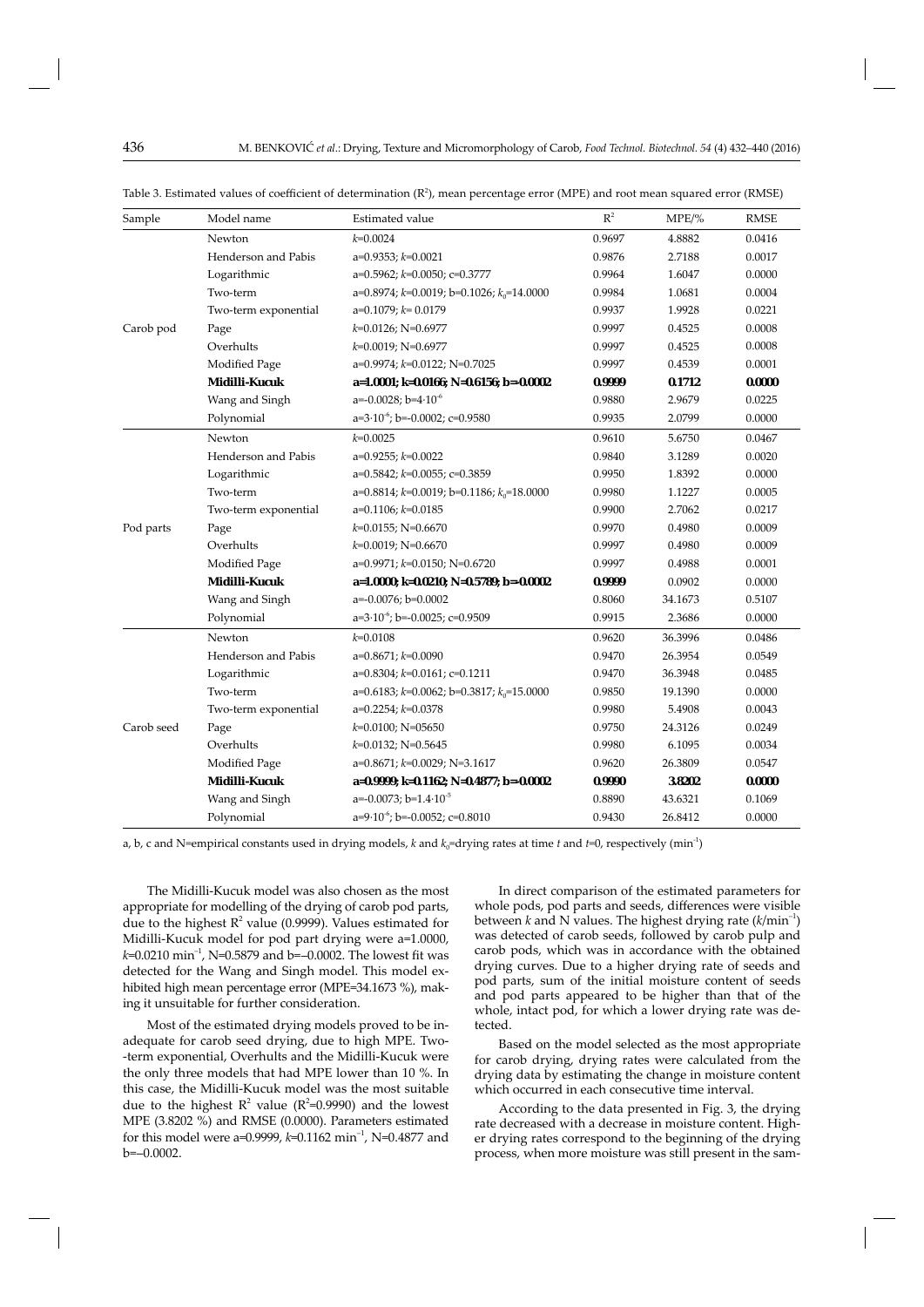

**Fig. 3.** Drying rates of carob pods, pod parts and seeds. MR=moisture ratio, *k*=drying rate

ple. Similar drying curves were also detected for bay laurel drying process (*17*). This can be explained in two ways. First, by evaporation of water from the surface of the pod, which is less likely since the protective layer contains very little water. Second, it has been implicated (19) that the accelerated drying rates can be attributed to internal heat generation, which is a much more plausible explanation, based on the structure of the carob pod. Furthermore, a rise in the drying rate is not as emphasized for the pod parts and seeds as for the whole pod, which contributes to the latter explanation. Overall, the drying rate of all the tested samples appears to be slow.

# *Eff ective diff usivity coeffi cients of carob pods, parts and seeds*

Effective diffusivity coefficients calculated from the slope of  $ln(MR)$  *vs.* drying time were:  $1.627 \cdot 10^{-9}$   $m^2/s$  for seeds, 2.226 $\cdot 10^{-10}$  m<sup>2</sup>/s for whole pods and 2.322 $\cdot 10^{-10}$  m<sup>2</sup>/s for sliced pod parts. Based on these values, moisture diffusion from all of the samples is very slow. Seeds are more prone to moisture migration than pod parts and pods. These values can be compared to diffusion coefficients calculated for corn (*23*) and garlic slices (*24*).

## *Texture of carob fruit and seeds*

Based on morphological analysis, carob pods are sickle shaped, 10–20 cm long, 2–4 cm wide and contain 10–15 oval shaped seeds (*25*). These numbers vary signifi cantly depending on the variety, climate conditions and genetic resources (*26*). Length and width of the fruit, number and distribution of the seeds in the pod and the location of the testing area on the pod all affect the results of carob texture and compression analysis (*1*). Three different compression testing zones were selected on carob pods in this research (Fig. 1): near the tip of the fruit (area 1), at the centre (area 2) and near the stem (area 3). Maximum compression forces of the seeds were also determined. Results are shown in Table 4.

Table 4. Maximum compression forces  $(F_{\text{max}})$  of carob fruit and seeds

| Sample            | $F_{\rm max}/N$    |  |  |
|-------------------|--------------------|--|--|
| Carob pod (whole) |                    |  |  |
| Area 1            | $21.7 \pm 1.7$     |  |  |
| Area 2            | $13.5 \pm 1.1$     |  |  |
| Area 3            | $30.1 \pm 2.8$     |  |  |
| Carob seed        | $3092.1 \pm 430.2$ |  |  |

Results are expressed as mean value±standard deviation

As shown in Table 4, maximum compression force of carob fruit ranged from 13.5 to 30.1 N. Also, these values varied according to the position on the fruit where the test was performed. The highest compression force was obtained in area 3, followed by area 1 and area 2. Based on morphological assessment, these differences could be explained by an uneven distribution of the seeds in the centre, tip and near the stem, and the differences in the thickness of the carob fruit in these positions. Furthermore, they will also be explained by micrographic images in the following section. Maximum compression force of the seeds was higher than of carob fruit. Seeds are known to be very hard due to the presence of the top coat (*2*), which serves for seed protection. Some researchers have also considered the cracking force of the seeds, and concluded that it depends on the position of the seed during testing (loading on vertical or horizontal axis or thickness), and is the highest on vertical axis (*27*).

### *Micromorphological traits of carob pods and seeds*

Fig. 4a shows a cross-section of the carob fruit, with visible tissue layers. The upper, dark coloured layer is the tunica or the envelope of the pod, with the mechanical tissue and pulp below. Tunica cells were further studied in Fig. 4b, showing a cross-section taken at about 4 mm distance from the stem. The top part represents a monolayer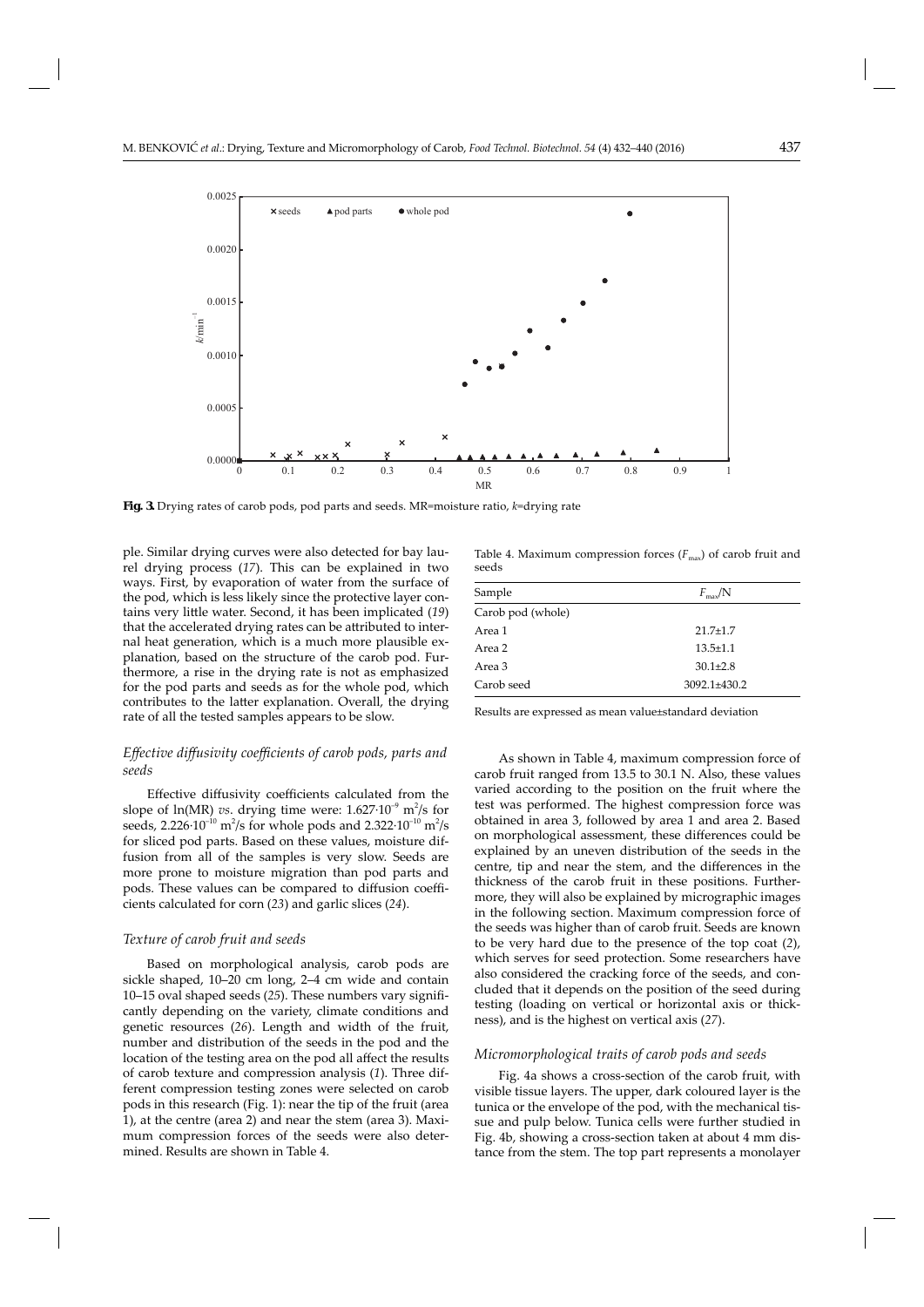epidermis followed by mesoderm layer containing mechanical cells with thickened cell walls. Inside the mesoderm, dead cells (sclerenchyma) were also present. At the bottom of the mechanical tissue, the main nerve is visible with collenchyma cells surrounding it. Considering the structures of mechanical tissue, it was obvious that this layer served as a protector of the inner parts of the pod, which caused an increase of force required to compress such a tissue, and which was in accordance with the highest compression force detected in this zone (zone 3) during texture analysis. Cross-section through the carob pod tip is shown in Fig. 4c. It was visible that there were no nerves present in this area and that the layer of mechanical tissue was much thinner, which was the reason why lower compression force was detected in this zone (area 1), than in the stem part (area 3). Mechanical tissue present in the tunica was further studied at a greater magnification with the phase contrast objective (Fig. 4d).



Fig. 4. Cross-sections of carob pods and seeds: a) cross-section of the centre of carob pod, taken by a binocular magnifier Carl Zeiss at 2× magnification, b) cross-section through the tunica of the carob pod taken near the stem with completely visible main nerve and mechanical tissue (Carl Zeiss Axiolab microscope, 4× magnification), c) cross-section of the tip of the carob pod (Carl Zeiss Axiolab microscope, 4× magnification), d) mechanical tissue cells of sclerenchyma with very strong and wide cell walls (Carl Zeiss Axiolab microscope, phase contrast objective at 40× magnification), e) parenchymal tissue of the carob pod (Carl Zeiss Axiolab microscope, phase contrast objective at 40× magnification), f) mechanical tissue and parenchyma of pulp located in the central/inner zone of carob pod (Carl Zeiss Axiolab microscope, 4× magnification), and g) cross-section of the carob seed (binocular magnifier Carl Zeiss, 4× magnification)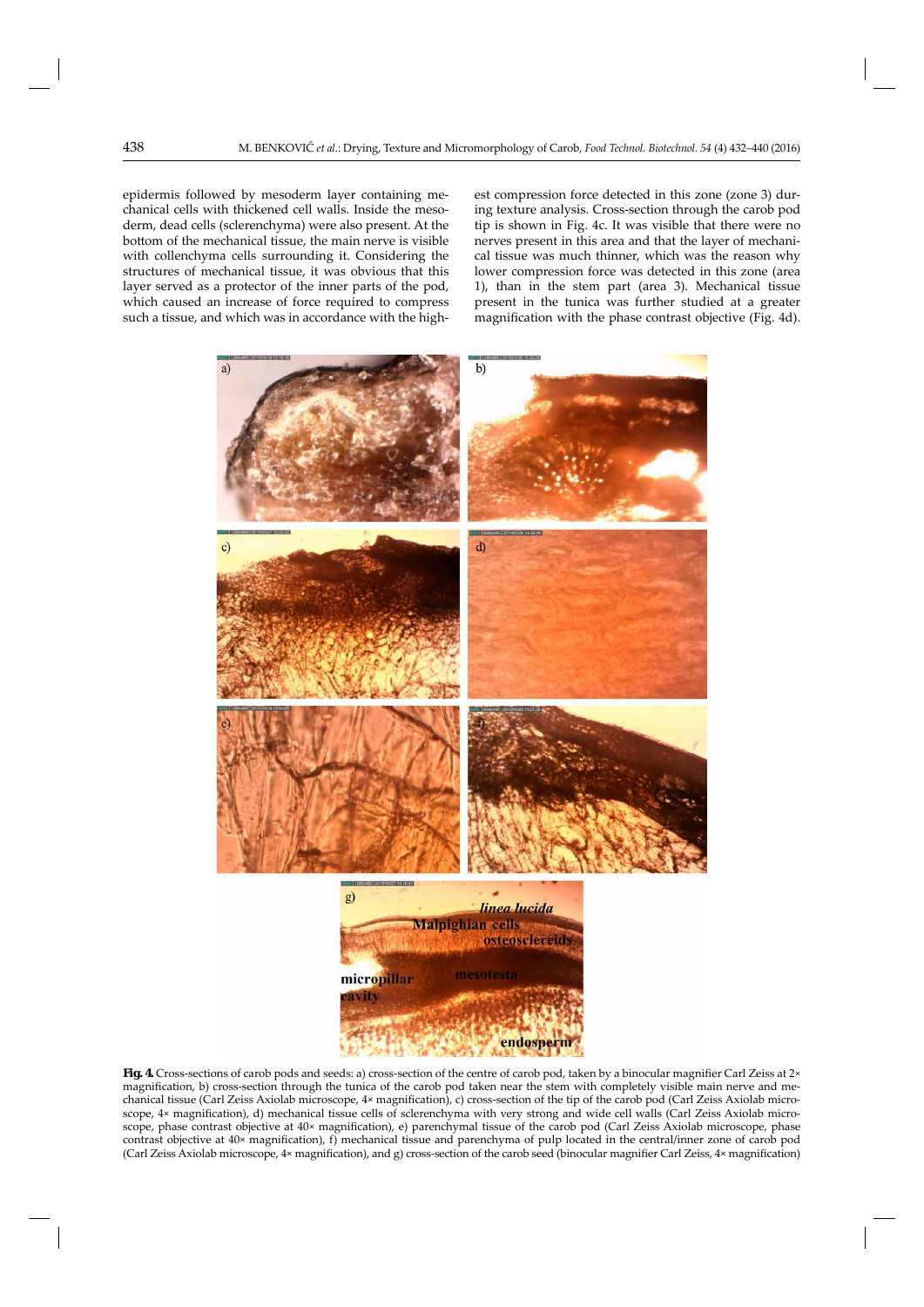model as the most suitable for description of the drying process. Based on the values obtained from the mathematical models, the highest drying rate was detected in carob seeds  $(k=0.1162 \text{ min}^{-1})$ , followed by parts of carob pods ( $k=0.0210 \text{ min}^{-1}$ ) and carob pods ( $k=0.0166 \text{ min}^{-1}$ ). The seeds exhibited the highest compression force, followed by the stem zone, the tip and the centre of the fruit. Drying experiment results, as well as the texture study results, can all be explained by the differences in microstructures of given parts of the carob pod.

## *Acknowledgement*

This research was funded by Croatian Science Foundation, grant number: IP-11-2013-3304-TEUCLIC.

## **References**

- 1. Ekinci K, Yilmaz D, Ertekin C. Effects of moisture content and compression positions on mechanical properties of carob pod (Ceratonia siliqua L.). Afr J Agric Res. 2010;5:1015– 21.
	- http://dx.doi.org/10.5897/AJAR09.179
- *2.* Karababa E, Coşkuner Y. Physical properties of carob bean (Ceratonia siliqua L.): an industrial gum yielding crop. Ind Crops Prod. 2013;42:440–6. http://dx.doi.org/10.1016/j.indcrop.2012.05.006
- *3.* Akbulut S, Bayramoglu MM. The trade and use of some medicinal and aromatic herbs in Turkey. Ethno Med. 2013;7: 67–77.
- *4.* Rababah TM, Al-u'datt M, Ereifej K, Almajwal A, Al-Mahasneh M, Brewer S, et al. Chemical, functional and sensory properties of carob juice. J Food Qual. 2013;36:238–44. http://dx.doi.org/10.1111/jfq.12033
- *5.* Batlle I, Tous J. Carob tree. Ceratonia siliqua L. Promoting the conservation and use of underutilized and neglected crops. 17. Rome, Italy: International Plant Genetic Resources Institute; 1997.
- *6.* Oziyci HR, Tetik N, Turhan I, Yatmaz E, Ucgun K, Akgul H, et al. Mineral composition of pods and seeds of wild and grafted carob (Ceratonia siliqua L.) fruits. Sci Hortic. 2014; 167:149–52.
	- http://dx.doi.org/10.1016/j.scienta.2014.01.005.
- *7.* Durazzo A, Turfani V, Narducci V, Azzini E, Maiani G, Carcea M. Nutritional characterisation and bioactive components of commercial carob flours. Food Chem. 2014;153:109– 13.

http://dx.doi.org/10.1016/j.foodchem.2013.12.045

 *8.* Angira R, Babu BV. Optimization of process synthesis and design problems: a modified differential evolution approach. Chem Eng Sci. 2006;61:4707–21.

http://dx.doi.org/10.1016/j.ces.2006.03.004

- *9.* Mohsenin NN. Physical properties of plant and animal materials. New York, NY, USA: Gordon and Breach Science Publishers Inc.; 1980. pp. 51–87.
- *10.* Jain RK, Bal S. Properties of pearl millet. J Agric Eng Res. 1997;66:85–91. http://dx.doi.org/10.1006/jaer.1996.0119
- 11. AOAC Official Methods of Analysis. Determination of moisture content. Rockville, MD, USA: AOAC International; 1990.
- *12.* Zhang Y, Chen H, Chen T. Drying kinetics of RDX under atmospheric pressure and vacuum conditions. Energ Convers Manage. 2014;80:266–75. http://dx.doi.org/10.1016/j.enconman.2014.01.039
- *13.* Kaleta A, Górnicki K, Winiczenko R, Chojnacka A. Evaluation of drying models of apple (var. Ligol) dried in a fluid-

walls was difficult, resulting in the lowest drying rate of whole, intact carob pod. Parenchyma cells of the carob pod pulp were larger than the mechanical cells and had thinner cell walls, as shown in Fig. 4e. The cross-section of the central part of carob pod is shown in Fig. 4f. The mechanical layer which forms the mesoderm was thinner and the mechanical cells were larger. A seam which was once part of the ovary in the carpel is also visible. This was the part with the lowest mechanical strength and the zone in which the lowest compression forces were detected in texture analysis (area 2). Seed cross-section is shown in Fig. 4g. The outer envelope of the seed, seen in the top of the image, consisted of a monolayer epidermis. Then followed a layer of *linea lucida* tissue, and a layer of hollow cells, called Malpighian cells, oriented around an imaginary vertical line. Two more layers of the mechanical tissue of osteosclereids and mesotesta, and finally parenchymatous cells of endosperm are visible (directed to the centre of microphotograph) (*28,29*). This cavity was the cause of the highest drying rate of the seeds. Namely, it is obvious in Fig. 4g that the layers of seed coat are the thinnest around the micropillar cavity. On the other hand, the coat layers further from the seed become thicker. According to the results of our microscopic studies of carob seed structure, it is possible that the water evaporates from endosperm through micropillar cavity, and also through the undifferentiated layers of Malpighian cells and *linea lucida* out of the carob seed. This is more likely than evaporation through the thicker layers of seed coat (seed testa), primarily considering the structure of mesotesta, which belongs exclusively to mechanical tissue with very hard cell walls. Such microstructure of carob seeds also causes very high mechanical resistance. On the other hand, considering the morphology and anatomy of carob pods (Figs. 4a, b and f), the continuous layer of mechanical tissue primarily represented by sclerenchyma is clearly visible, with sporadic nests of collenchyma around the vessels of carob pod (Fig. 4b). Thus, evaporation of water certainly takes place through the xylem of the carob pod vessels, more likely than directly through the layer of mechanical pod tissue. This can be explained with the structure of mechanical tissue of the pods. Fig. 4d shows that there is no intercellular space between the cells of sclerenchyma and, moreover, the cell walls are very thick in comparison with cell lumen. However, the thickness of mechanical tissue layer is not equal at the pedicel and at the end of carob pod, which completely corresponds to the differences in mechanical resistance, measured in different locations on carob pod.

These cells had wide and hardened cell walls, which act as a barrier for moisture migration outside the carob fruit. The moisture migration through hardened, wide cell

# **Conclusions**

Carob pods were studied in order to determine their drying characteristics, texture and micromorphological traits. During drying, moisture content of whole pods, pod parts and seeds decreased constantly with drying time, exhibiting a behaviour characteristic for thin samples. Mathematical modelling of the data obtained by the drying experiments defined the Midilli-Kucuk empirical